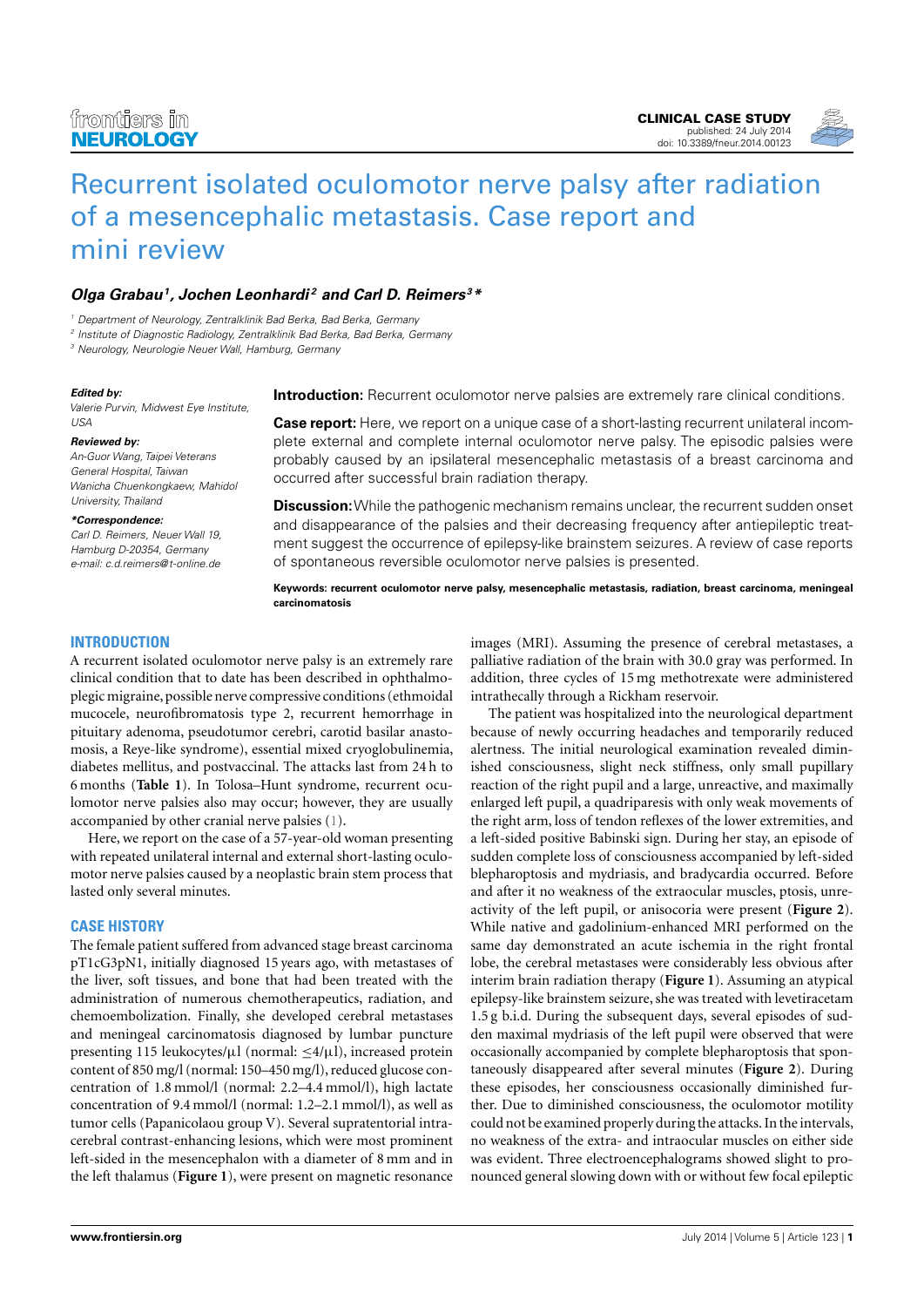<span id="page-1-0"></span>

|  |  |  | Table 1   Spontaneously recovering recurrent oculomotor nerve palsies. |
|--|--|--|------------------------------------------------------------------------|
|--|--|--|------------------------------------------------------------------------|

| Reference               | Etiology                                                    | Number and duration of the episodes                                                                                    | <b>Suspected or possible mechanisms</b>                       |
|-------------------------|-------------------------------------------------------------|------------------------------------------------------------------------------------------------------------------------|---------------------------------------------------------------|
| Barrett et al. (2)      | Neurofibromatosis type 2                                    | $3:3$ months $-1$ week $-6$ months                                                                                     | Acute conduction block                                        |
| Bek et al. (3)          | Ophthalmoplegic migraine                                    | Several episodes: about 3 months                                                                                       | Inflammatory process                                          |
| Doh-ura et al. (4)      | Posterior ethmoidal mucocele                                | 6: Duration not presented                                                                                              | Compression or inflammatory<br>infiltration from the mucocele |
| Kotwica et al. (5)      | Diabetes mellitus                                           | 5: 1-3 months - several days - 8 weeks -<br>3 months                                                                   | Not discussed                                                 |
| Lance and Zagami (6)    | Ophthalmoplegic migraine                                    | Case # 1: several attacks 2 days -<br>2 months; case # 2: not presented; case #<br>3: 20 days; case #4: 3 weeks        | Demyelinization or inflammation of the<br>oculomotor nerve    |
| Madonick and Ruskin (7) | Carotid basilar anastomosis                                 | 2: $1-2$ days $-6$ weeks                                                                                               | Pressure on the oculomotor nerve                              |
| Manzotti et al. (8)     | Measles mumps rubella vaccination                           | $2: 24 - 48 h - 1$ week                                                                                                | Not presented                                                 |
| Mattigk and Gaida (9)   | Reye-like syndrome                                          | 2: 4-8 weeks                                                                                                           | Transient increased intracranial<br>hypertension              |
| McCammon et al. (10)    | Pseudotumor cerebri                                         | 2: Several hours - 14 days                                                                                             | Raised intracranial pressure                                  |
| McMillan et al. (11)    | Ophthalmoplegic migraine                                    | Case #1: $2$ months $-10$ weeks; case #2:<br>2-3 days - 2-3 weeks (two additional<br>episodes; duration not presented) | Inflammatory cranial neuropathy                               |
| Messier et al. (12)     | Essential mixed cryoglobulinaemia                           | 2: $24 h$ – not presented                                                                                              | Vasculitis of the vasa nervorum                               |
| Mohanty (13)            | Hemorrhage in pituitary adenoma                             | 2: $4 \text{ days} - 8 \text{ months}$                                                                                 | Reversible compression of the<br>oculomotor nerve             |
| Mokta et al. (14)       | Neurocysticercosis at the<br>tegmentum of the left midbrain | $2: 1-4$ days                                                                                                          | Not discussed                                                 |
| Ramelli et al. (15)     | Ophthalmoplegic migraine                                    | 2: 2 weeks - not presented                                                                                             | Swelling of the oculomotor nerve                              |
| Schmal and Schulz (16)  | Ophthalmoplegic migraine                                    | 2: a few days - 2 weeks                                                                                                | Not discussed                                                 |
| Present case            | Meningeosis carcinomatosa,<br>mesencephalic metastasis      | Several: minutes                                                                                                       | Epilepsy-like discharges                                      |

discharges. Lacosamide 200 mg b.i.d. was added resulting in a lower frequency of these ophthalmoplegic episodes. Furthermore, the patient became alert and orientated. However, she died 20 days after admission. An autopsy was not performed.

### **DISCUSSION**

The nucleus n. oculomotorii, which innervates the lid elevators and other extraocular muscles, and the parasympathetic fibers in the Edinger–Westphal nucleus, which are responsible for the mydriasis, are located in the mesencephalon [\(17\)](#page-3-16) where a metastasis was shown in MRI before radiation. Rarely, patients with isolated persistent oculomotor nerve palsy that was secondary to a single mesencephalic metastasis have been described, e.g., by Modi et al. [\(18\)](#page-3-17). In another case described by Rotondo et al. [\(19\)](#page-3-18), the oculomotor nerve palsy disappeared after microsurgical excision of the metastasis of a breast cancer. In our case, sudden onset and reversibility of the palsy due to injury of the extracerebral course of the oculomotor nerve, e.g., due to increased intracranial pressure, seems to be very unlikely. Thus, the transient malfunction of the oculomotor nerve probably must also be attributed to the mesencephalic lesion. Usually, the degree of external ophthalomoplegia is more severe than the internal weakness. In our case, obviously the Edinger–Westphal nucleus or parasympathetic fibers are more affected than the motor nucleus n. oculomotorii. To the best of our knowledge, to date, no case of recurrent oculomotor nerve palsy with sudden onset and disappearance has been published.

Neither increased intracranial pressure due to meningeal carcinomatosis, meningeal carcinomatosis itself, low intracranial pressure, which rarely induces isolated third nerve palsy [\(20\)](#page-3-19) due to the Rickham reservoir, toxic effects of intrathecally applied methotrexate, intracranial infections such as aspergillosis [\(21\)](#page-3-20), vasculopathy induced by brain radiation therapy or a possible aneurysma of the posterior cerebral nor a posterior communicating artery can explain the sudden occurrence and disappearance of an oculomotor nerve palsy. The unilateral affection argues against a pharmacological effect. Transient migraine-like headaches accompanied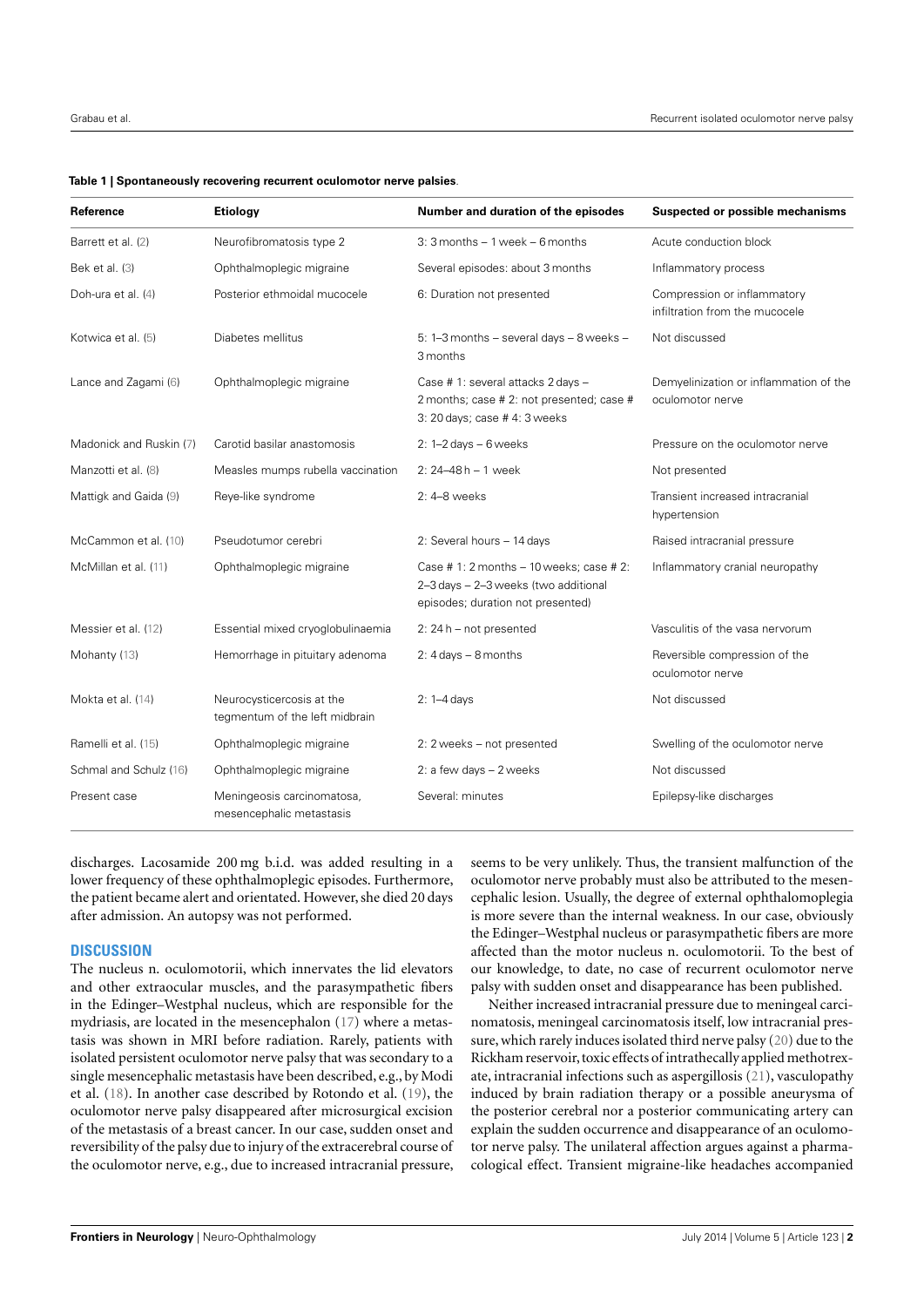

<span id="page-2-0"></span>**FIGURE 1 | Top:T1-weighted gadolinium-enhanced axial and coronal magnetic resonance images before brain radiation therapy: lesions on the left side of the mesencephalon (left, thin arrow) in the left thalamus (right, thick arrow); bottom: corresponding images after therapy presenting much less clear lesions**.

<span id="page-2-1"></span>

**FIGURE 2 | Equal size pupils without blepharoptosis (top) in the interval between attacks of left-sided blepharoptosis, and maximally enlarged pupil during an attack (bottom, arrow) (with written permission of the patient)**.

by transient focal neurological deficits (SMART syndrome) only occur several years after brain radiation therapy. Moreover, these deficits are linked to a unilateral cortical region. However, epileptic seizures, for instance, originating from the frontal lobe, may explain transient bilateral but not unilateral enlarging of the pupils. The levator palpebralis nucleus projects bilaterally and the rectus superior nucleus contralaterally. Thus, unilateral ptosis indicates that only the brainstem fascicles were affected.

The sudden onset and disappearance of the oculomotor nerve palsy as well as the observed improvement with antiepileptic drugs suggest the presence of epilepsy-like seizures that were possibly triggered by ephapses due to post-radiation scars between the mesencephalic focus and fibers of the oculomotor nerve. Possible rostral spreading of these discharges, spreading of these discharges to the formatio reticularis or additional epileptic discharges deriving from the thalamic focus may have resulted in the observed diminished consciousness.

In conclusion, the observations presented in this case report raise the question whether short-lasting cranial nerve palsies may be caused by abnormal electrophysiological discharges such as a hitherto undescribed type of brainstem seizures.